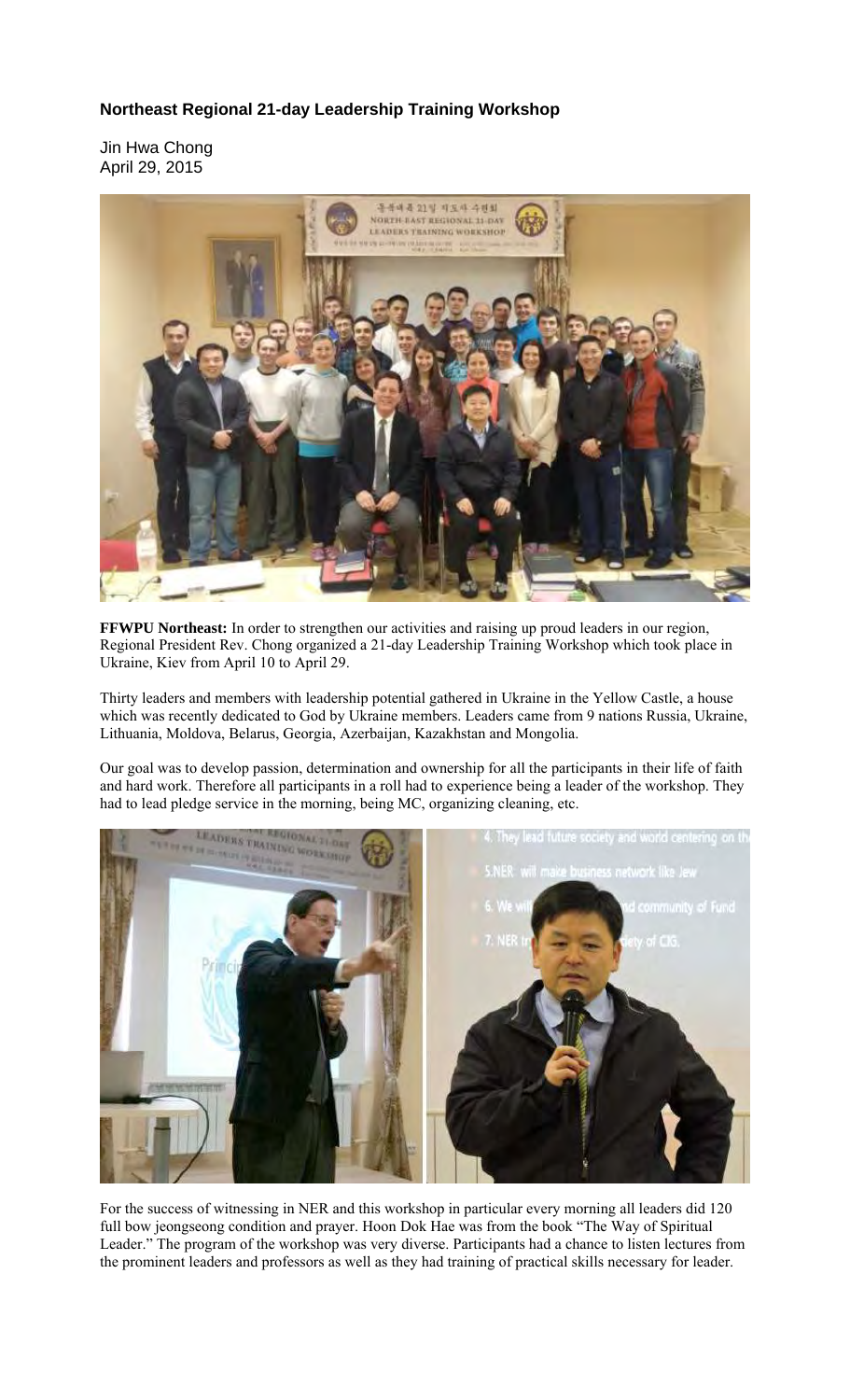Rev. Chong paid special attention for this workshop. He stayed with participants most of the days despite his busy schedule. Every day he gave guidance about importance of jeongseong, which is like breathing for physical body, necessity to gain real experience with spirit world and making utmost efforts to gain a mind and body unity. Without this foundation it is impossible to become a spiritual leader.



Special Emissary to Asia, Dr. Robert Kittel gave lectures on Divine Principle in a way understandable for general people without using too much religious terminology, which is quite effective in our region. And later he coached participants to give such presentations.

Participants not only listened to the lectures but for few days had lecture and sermon practice. After one or two hours of preparation they had to speak in front of their groups, then each group participant gave evaluation of a speech using SWOT tool. Many members shared that such practice was very useful because they could see themselves objectively.



Also participants had a chance receive lectures from Prof. Lee Jae Il about fundamental aspects of our faith and leadership. They also watch documentary about Jewish education showing how Jewish were able to preserve their tradition until now. This is very relevant for our movement today when we are aiming the goal of establishing eternal tradition of CheonIlGuk.

During the workshop particpants practiced fundraising and witnessing in the streets of Kiev. Especially witnessing was very exciting. And during two days they invited 32 new guests to the introduction lecture, few of them already listened to 1-day seminar and expressed desire to participate in 2-day and 7-day